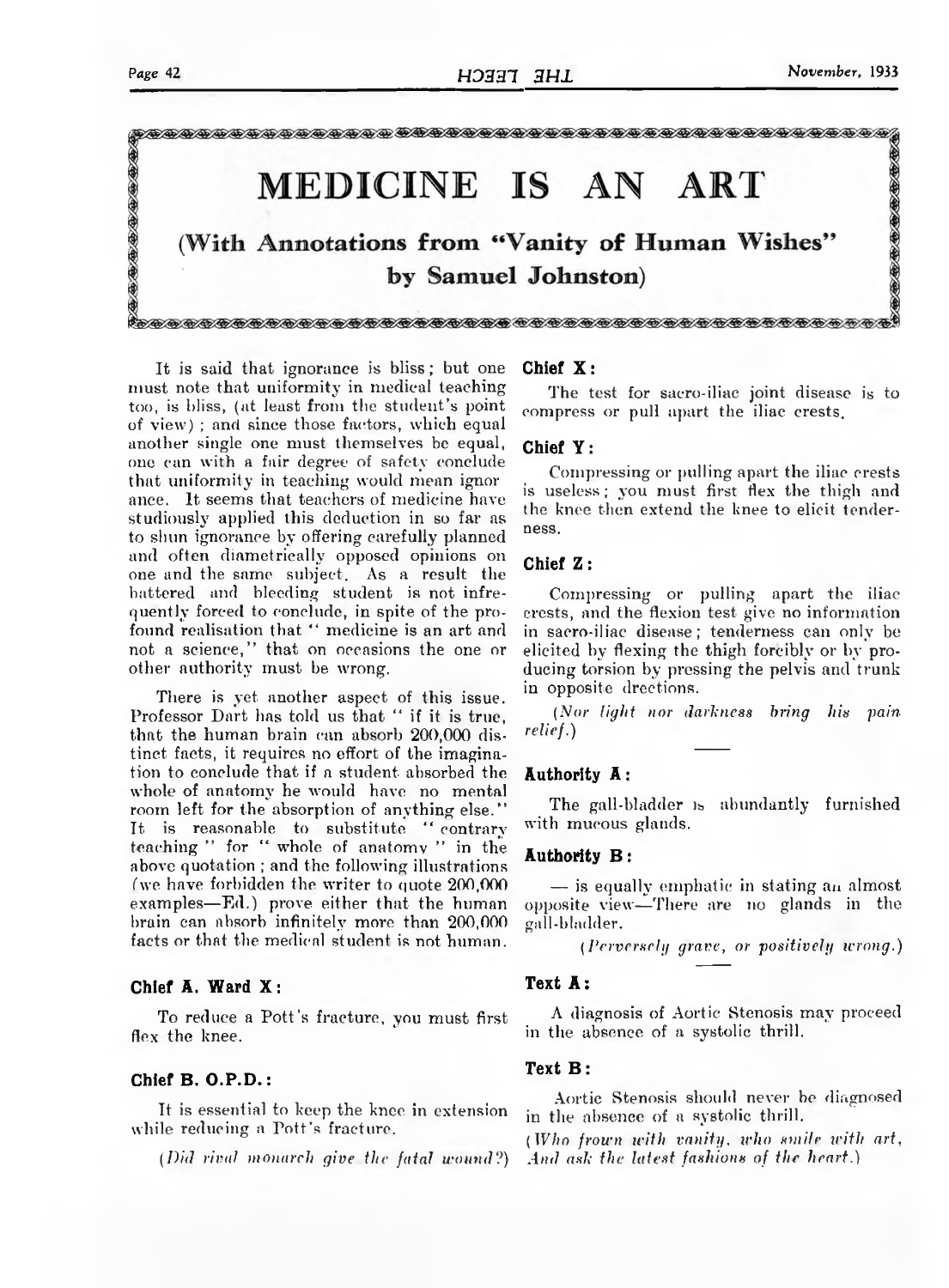# Authority A :

Except for the sphincter, the bile ducts have no muscle.

#### Authority B :

Pain during the passage of a stone is caused by a spasm of the muscles of the bile ducts.

*(Must helpless man, in ignorance sedate, Roll darkling down the torrent of his fate?)*

## Professor 1:

In osteomyelitis the extent of the subperiosteal collection of pus has no relation to the extent of the disease in the medulla.

#### Professor 2:

The extent of the sub-periosteal and that of the medullary invasion closely correspond.

- *(How rarely Reason guides the stubborn choice,*
- *Rules the bold hand or prompts the suppliant voice.)*

## Authority A :

Haemophilia is confined to males.

## Authority B :

Haemophiliac disease occurs in females. *(Should reason guide thee, with her brightest*

*ray And pour on misty doubt resistless day?)*

#### Lecturer X :

In dealing with a liver abscess, the needle can safely be passed 6 inches without the danger of injuring the Inferior Vena Cava.

## Lecturer Y :

The needle should never traverse the tissues for a greater distance than  $3\frac{1}{4}$  inches for fear of damaging the Inferior Vena Cava.

*(But leave to Heaven the measure and the choice.)*

# Chief A :

An essential feature of the Oschner-Sherren treatment of acute appendicitis is that no drugs, especially morphia, should be given during the treatment.

## Chief B :

If the Oschner-Sherren treatment is adopted you must not withhold morphia.

*(Once more Democritus, arise on earth* . . . . *Dart the quick taunt and edge the piercing jibe)*

#### Chief A :

General peritonitis, or any other signs of extension, or the absence of marked improvement, or the persistence of the signs and symptoms during Oschner-Sherren treatment demands immediate operation.

## Chief B :

Signs of increase or aggravation of the lesion are the indications par excellence for Oschner-Sherren treatment.

*(Around his tomb let Art and Genius weep. But hear his death, ye blockheads, hear and sleep.)*

#### Lecturer 1:

The number of fits in Eclampsia has no bearing on the prognosis.

#### Lecturer 2:

The number of fits is an important criterion in assessing the prognosis of Eclampsia.

*(Must no dislike alarm, no wishes rise No cries invoke the mercies of the skies?)*

#### Surgeon A :

The treatment of congenital club-foot must begin immediately after birthin fact in breech presentations it should begin before delivery of the head.